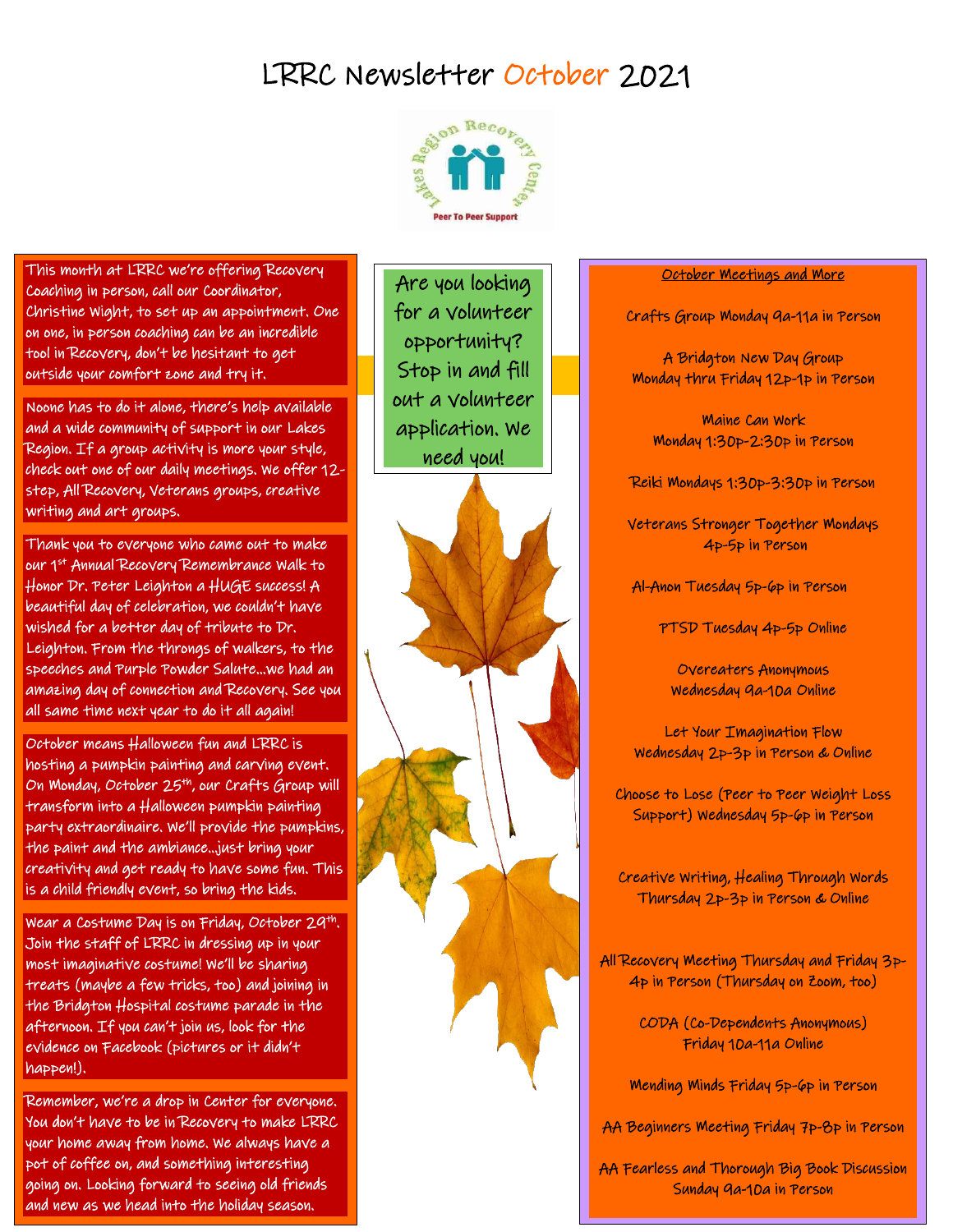

Lakes Region Recovery Center (207) 803-8707 www.lrrcbridgton.org ZOOM MEETINGS

**PTSD** Tuesday 4p-5p Zoom Meeting <https://us02web.zoom.us/j/82067609101> Meeting ID: 820 6760 9101

**OA Overeaters Anonymous** Wednesday 9a-10a Online Zoom Meeting<https://us02web.zoom.us/j/83812061674> Meeting ID: 838 1206 1674

**Let Your Imagine Flow** Wednesday 2p-3p In Person and Online Zoom Meeting <https://us02web.zoom.us/83731265804> Meeting ID: 837 3126 5804

**Creative Writing Healing Through Words** Thursday 2p-3p In Person & Online Zoom Meeting [https://us02web.zoom.us/j/85183293812](https://www.google.com/url?q=https://us02web.zoom.us/j/85183293812&sa=D&source=calendar&usd=2&usg=AOvVaw1v0-wc2wJ4CIHkDE2CSgdz) Meeting ID: 851 832 93812

**All Recovery what's Good about Today** Thursday 3p-4p In person & Online Zoom Meeting https://us02web.zoom.us/j/88336320517 Meeting ID: 883 363 20517

**CODA** Friday 10a-11a Zoom Meeting [https://us02web.zoom.us/j/85625070639](https://www.google.com/url?q=https://us02web.zoom.us/j/85625070639&sa=D&source=calendar&usd=2&usg=AOvVaw0CBaMhb5AgePu1_aowAs83) Meeting ID: 856 2507 0639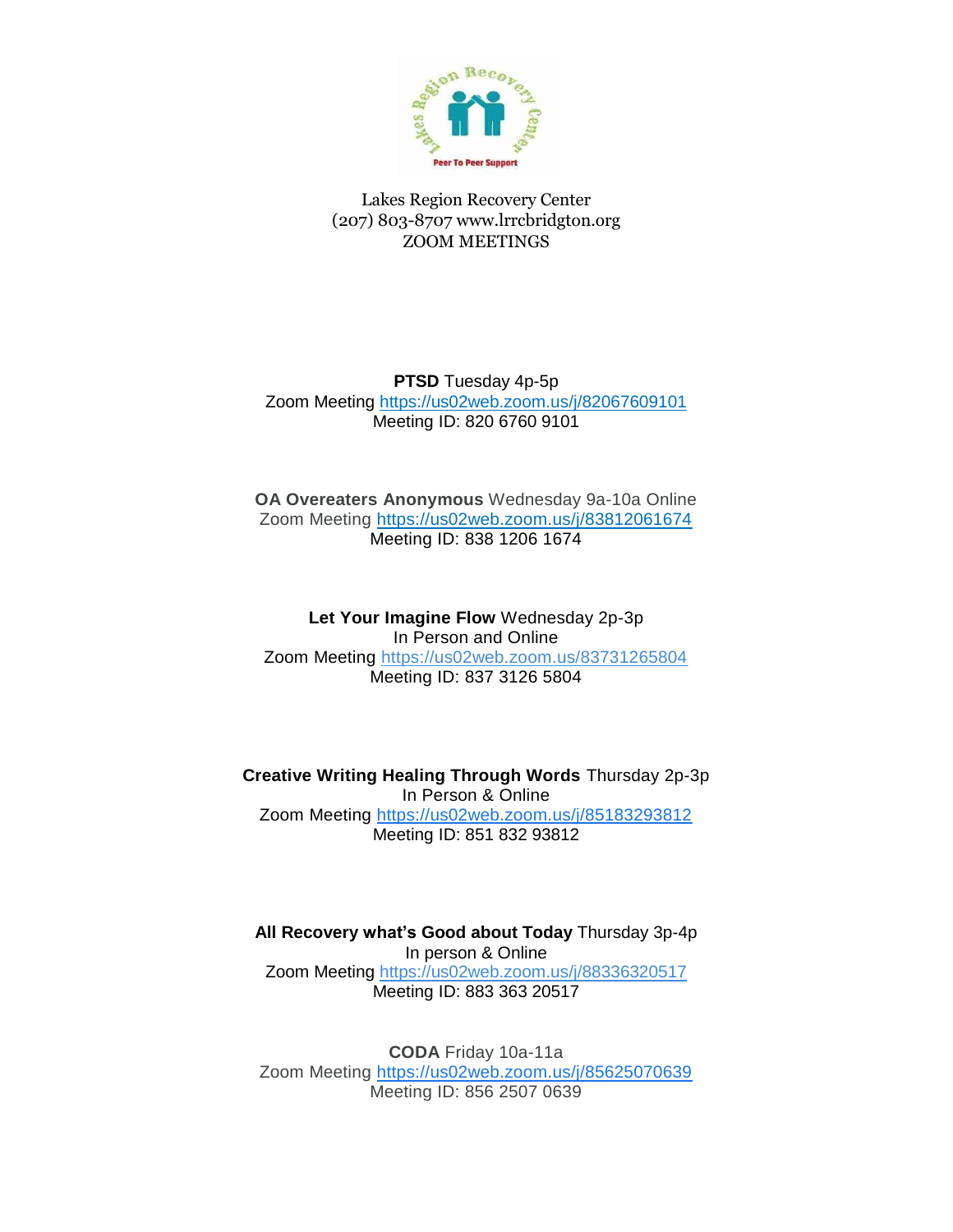1<sup>st</sup> Annual Recovery Remembrance Walk to Honor Dr. Peter Leighton, and to show Lakes Region Recovery Center and Crooked River Counseling's support for National Recovery Month!



What a fantastic turnout, thank you to the 150 plus people who came to show support for Recovery in Maine. We couldn't have asked for a more perfect day to gather and walk in honor of all that Dr. Leighton meant to our Recovery community. Thank you to everyone who came!



Our musical portion of the event was graciously provided by Davey Sturdivant. Davey performed an original song titled 'Next One By'. Lyrics to the song were provided to the audience and we were all able to join in and sing along. Davey, thank you for your beautiful musical backdrop to our day. The music playing softly in the background while we enjoyed our lunch was a fitting reward after the walk. See you next year?









Dr. Peter Leighton was the heart of our Recovery community. All the support that was evident at the Recovery Walk just shows: We're here to continue his legacy of speaking for those who haven't found their voices yet.

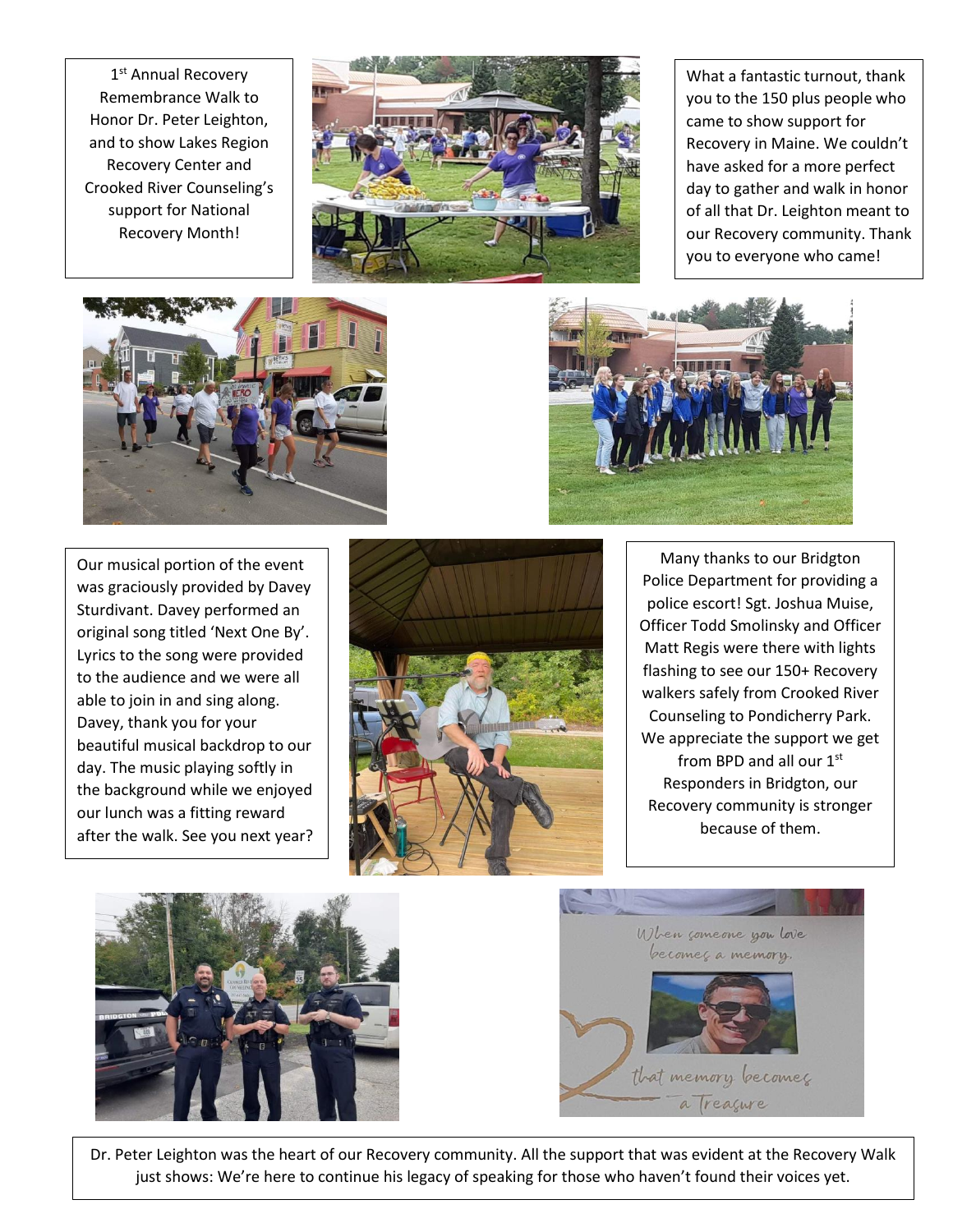

FREE HEP C and HIV TESTING CLINIC Lakes Region Recovery Center and the Frannie Peabody Center are partnering to provide free testing for HEP C and HIV

Date: October 14<sup>th</sup> (Thursday)

Time: 11:00am to 2:00pm

Location: 25 Hospital Drive, Bridgton, Maine

Free and confidential with fast results

207-803-8707 (call with any questions)